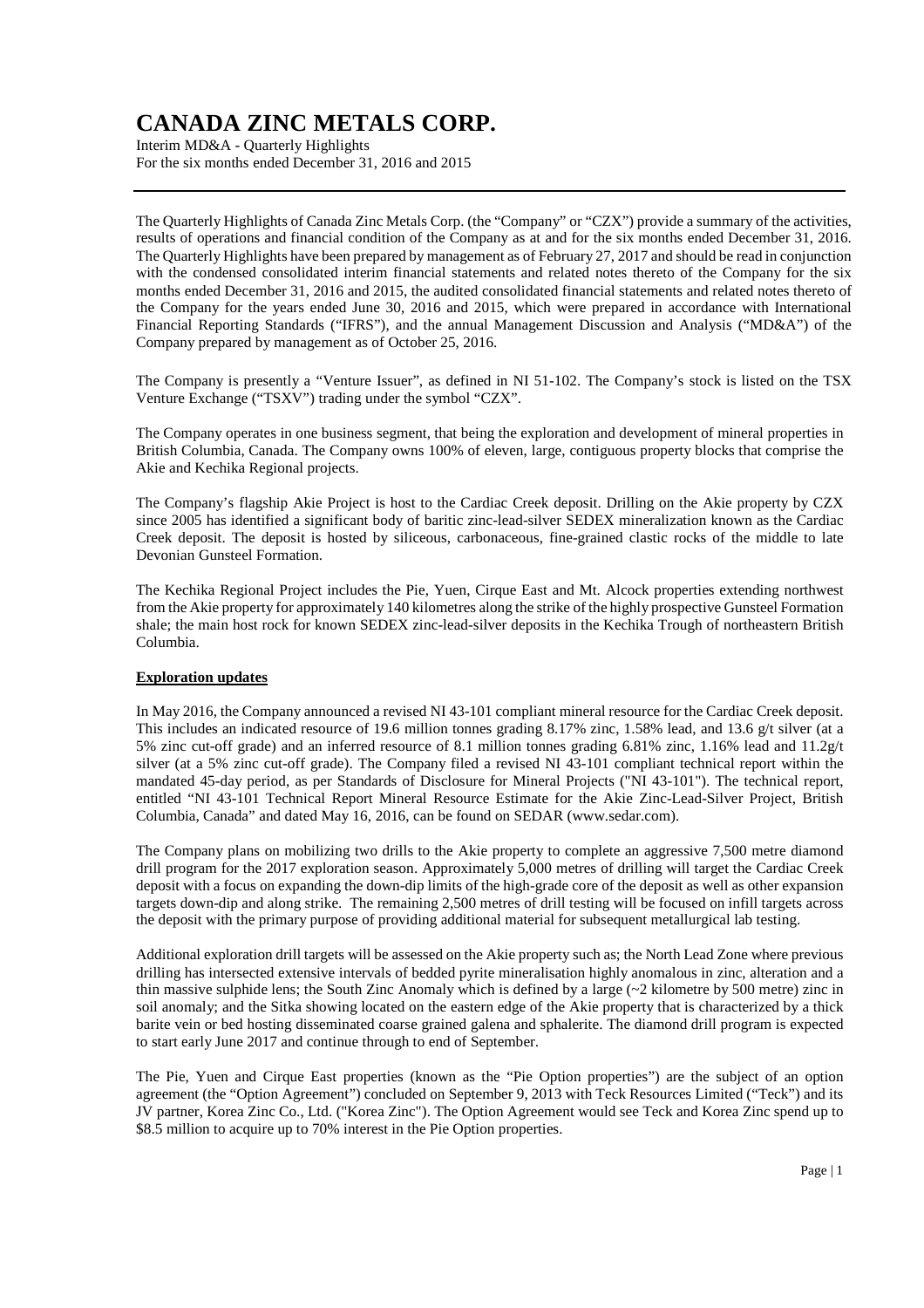Interim MD&A - Quarterly Highlights For the six months ended December 31, 2016 and 2015

Teck and Korea Zinc have spent approximately \$3.04 million in exploration expenditures over the past three field seasons on the Pie Option properties. In accordance with the Option Agreement, Teck must spend an additional \$0.46 million by the end of 2017 to exercise the "First Option" and earn Teck/Korea Zinc an undivided 51% interest in the Pie Option Properties. Upon exercising the First Option, Teck would have an additional option to acquire a further 19% interest in the properties for a total interest of 70%, by incurring an additional \$5.0 million in exploration expenditures on or before December 31, 2019.

Teck and Korea Zinc have spent approximately \$1.66 million for the recently completed 2016 exploration program on the Pie Option properties. Field work included mapping, prospecting, soil sampling and ground geophysics which continued to advance and refine ranked drill targets across the three option properties. A single drill hole was completed late in the season and encountered favorable Gunsteel shale stratigraphy approximately one kilometre west of previous historical drilling on the Pie Main prospect. The exploration program was based out of Teck's Cirque exploration camp situated on the banks of the Paul River and located approximately 20 kilometres northwest of the Company's flagship Akie property.

Additional results from the Pie Option exploration program include:

- A total of 21 geological/prospecting traverses covering key high-priority target areas on the Pie, Cirque East and Yuen properties.
- Geological mapping and prospecting identified new mineralisation located on the Cirque East property and associated rock and chip sampling characterized the lithogeochemistry of key rock units (114 whole-rock lithogeochemistry samples; 642 pXRF samples).
- The collection of 733 soil samples (including QA/QC samples) at three priority target areas confirmed the historical metal association of Zn-Pb+/-Ag and identified multi-element anomalies (Pb, Zn, +/-Ag+/-Hg+/-Tl+/-As+/-Mo) of interest.
- Successful execution of 10 ground gravity survey lines over targets at Yuen North, Yuen South, Cirque East, Pie Main and Del North. The results confirmed the validity of several small AGG anomalies.

Summary of exploration expenditures incurred on various properties to December 31, 2016:

|                                      | Akie Property      |    | Kechika Regional |    | Total      |
|--------------------------------------|--------------------|----|------------------|----|------------|
| <b>Acquisition Costs:</b>            |                    |    |                  |    |            |
| Balance, June 30 & December 31, 2016 | \$<br>24, 165, 241 | -S | 336,785          | \$ | 24,502,026 |
| Deferred exploration costs:          |                    |    |                  |    |            |
| Balance, June 30, 2016               | 40,821,568         |    | 4,631,543        |    | 45,453,111 |
| Camp equipment, depreciation         | 49,584             |    |                  |    | 49,584     |
| Camp rental                          | 15,000             |    |                  |    | 15,000     |
| Engineering review                   | 30,258             |    |                  |    | 30,258     |
| Geology                              | 10,000             |    | 1,250            |    | 11,250     |
| Environmental studies and permit     |                    |    |                  |    |            |
| compliance monitoring                | 5,430              |    |                  |    | 5,430      |
| Balance, December 31, 2016           | \$<br>40,931,840   | \$ | 4,632,793        | \$ | 45,564,633 |
|                                      |                    |    |                  |    |            |
| Total, June 30, 2016                 | \$<br>64,986,809   | S  | 4,968,328        | \$ | 69,955,137 |
| Total, December 31, 2016             | \$<br>65,097,081   | -S | 4,969,578        | \$ | 70,066,659 |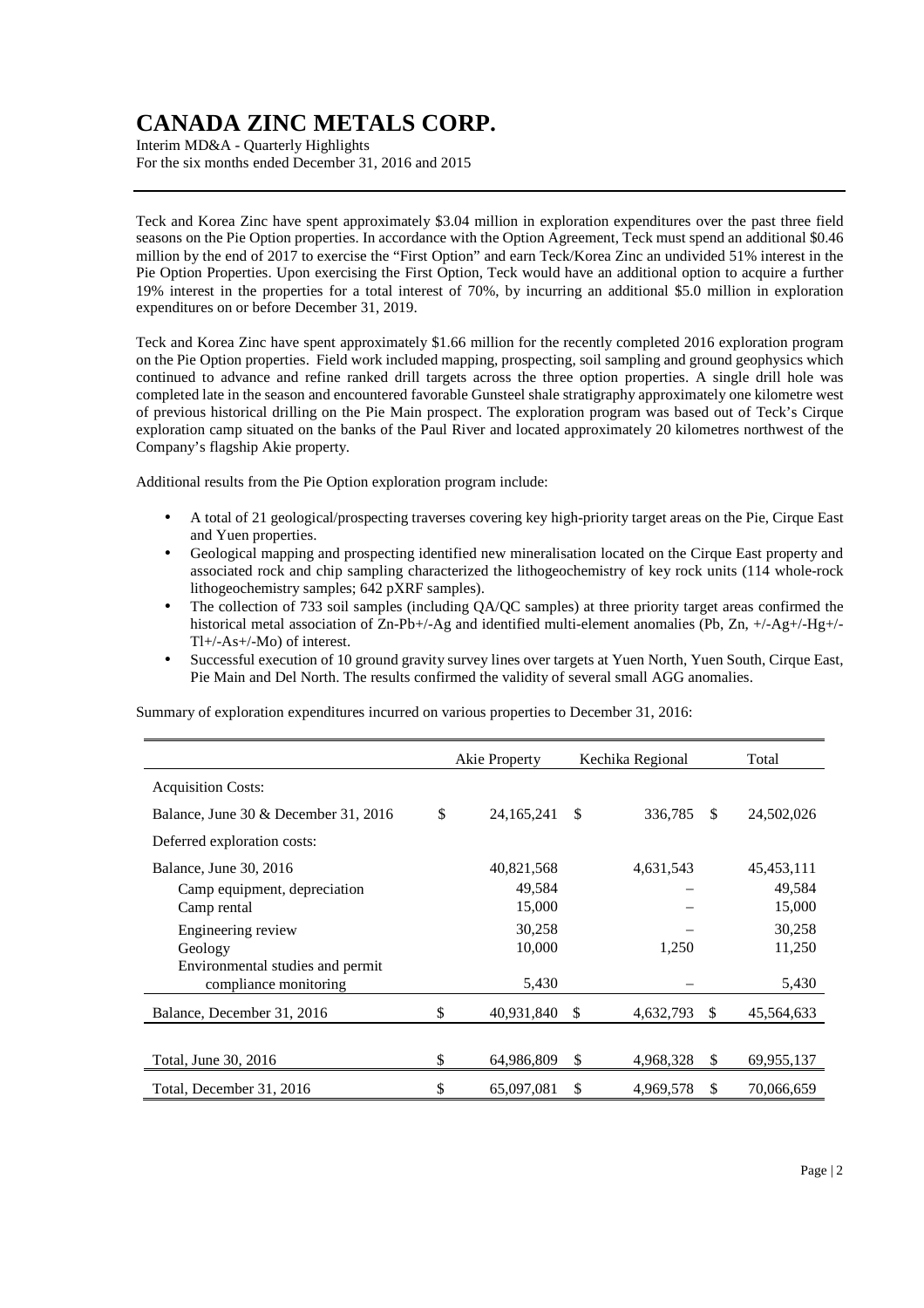Interim MD&A - Quarterly Highlights For the six months ended December 31, 2016 and 2015

### *Exploration Objectives*

#### Akie Project:

- Continue drill definition program to expand the known extent of the Cardiac Creek deposit; update the current geological and resource model to NI 43-101 standards with all new drill results; conduct metallurgical lab testing on 2017 Cardiac Creek drill core; and endeavor to complete a preliminary economic assessment of the Cardiac Creek deposit by the end of 2017.
- Continue to evaluate outlying coincident geological/geophysical/geochemical targets for drill target definition.
- Complete follow-up assessment of airborne gravity anomalies from the 2015 geophysical survey on Akie.
- Continue to refine the design and costs of the planned underground exploration program. The underground exploration permit remains in good standing until December 2017. The underground exploration program was conceived in order to allow tightly-spaced infill drilling from an underground decline in order to upgrade the current mineral resource to the Indicated and Measured levels of confidence. This would provide sufficient data for a pre-feasibility level of economic assessment of the ore body to be completed and investigate future viability of bulk sampling and mining.
- Continue environmental baseline sampling as required to maintain all related exploration permits in good standing.

#### Kechika Regional Project:

- Continue regional synthesis of all historical and modern exploration data to assist with gap analysis and drill target definition.
- Complete follow-up assessment of airborne gravity anomalies from the 2015 geophysical survey on Mt. Alcock and Yuen North.
- Continue to evaluate high priority greenfield targets.
- Refine target selection to identify drill targets.
- Maintain current drill permits in good standing.

#### Kechika Regional Project (Pie Option Properties):

- Continue to work closely with Teck to review and advise on plans for ongoing exploration on the properties.
- Monitor field exploration results and expenditures and option agreement commitments.
- The next planned phase of exploration on the optioned properties is expected to include continued drill testing of the highest priority targets.

#### **Financing activities**

During the six months ended December 31, 2016, the Company completed a brokered private placement led by Cormark Securities Inc. on behalf of a syndicate of agents including Echelon Wealth Partners Inc. The Company issued 3,676,000 units of the Company at a price of \$0.40 per unit for gross proceeds of \$1,470,400. Each unit consisted of one common share and one-half share purchase warrant of the Company. Each whole warrant entitles the holder to purchase one additional common share at a price of \$0.55 for a period of 24 months from closing.

Concurrently, the Company completed a non-brokered non-flow-through private placement of 1,787,500 units at a price of \$0.40 per unit for gross proceeds of \$715,000. The units issued under the non-brokered offering have the same terms as the units of the brokered private placement. The net proceeds from the sale of the units will be used to fund the exploration and development of the Company's mineral properties in British Columbia, Canada and for general corporate and working capital purposes.

The Company also completed a flow-through private placement of 1,173,608 flow-through shares at a price of \$0.52 per share for gross proceeds of \$610,276. The gross proceeds received from the sale of the flow-through shares will be used to incur Canadian Exploration Expenses that are "flow-through mining expenditures" (as such terms are defined in the Income Tax Act Canada) on the Company's properties in British Columbia, which were renounced to the subscribers with an effective date of December 31, 2016.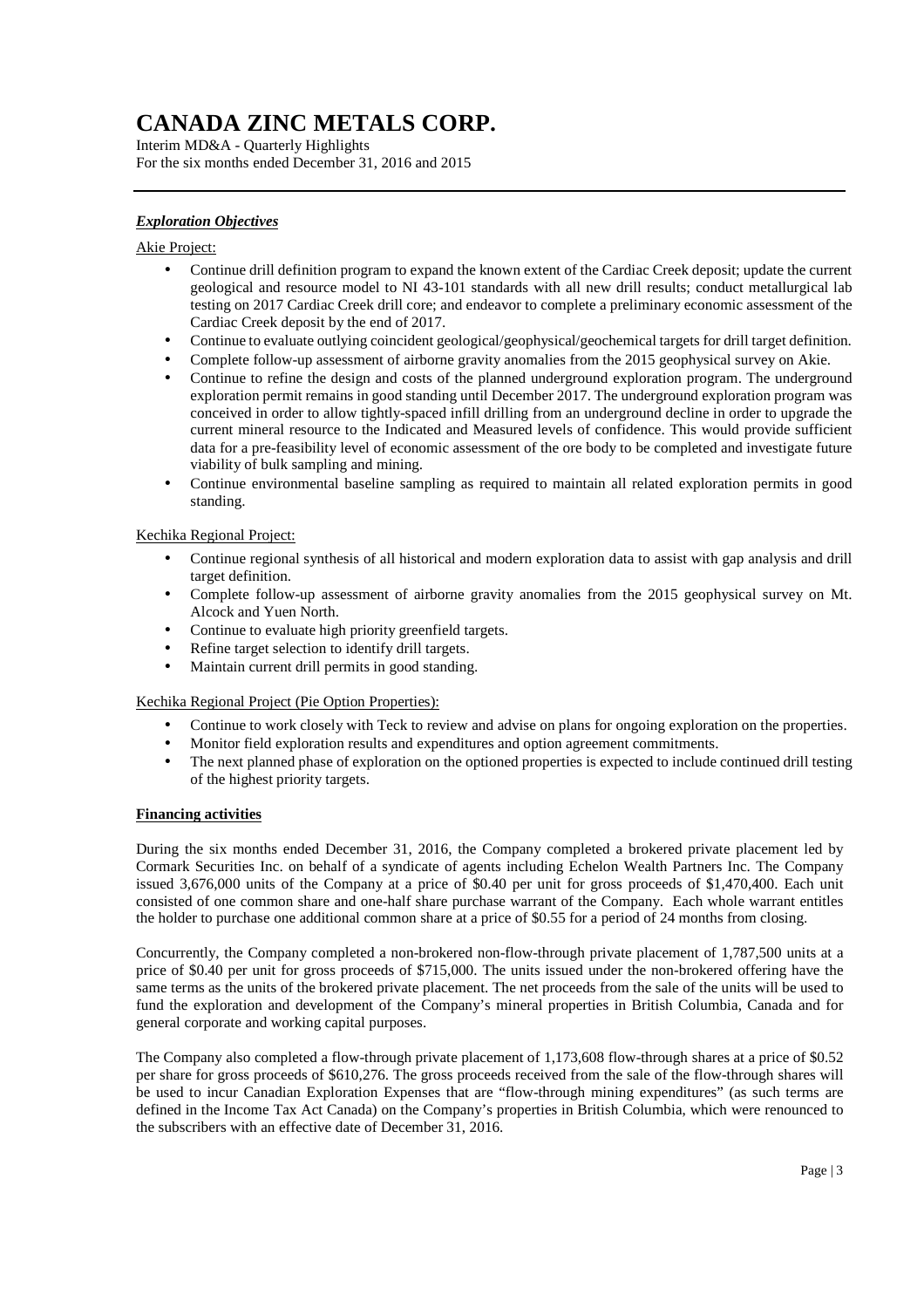Interim MD&A - Quarterly Highlights For the six months ended December 31, 2016 and 2015

Other significant events and transactions for the six months ended December 31, 2016 and up to the date of these MD&A:

- Miller Thompson LLP. was appointed as legal counsel of the Company effective July 1, 2016. The Company's registered and records office has changed to Suite 1000-840 Howe St., Vancouver, BC V6Z 2M1;
- the Company filed an Annual Information Form ("AIF") for the financial year ended June 30, 2016 on SEDAR (www.sedar.com);
- the Company cancelled and returned to its treasury 215,000 common shares of the Company, of which 198,000 were repurchased prior to June 30, 2016;
- the Company received TSXV approval for its new Normal Course Issuer Bid ("NCIB") application to purchase at market price up to 7,609,971 common shares, being approximately 5% of the Company's issued and outstanding common shares, through the facilities of the TSXV. The bid commenced on August 2, 2016 and will stay open for another 12 months;
- the Company entered into an agreement with Paradox Public Relations Inc. ("Paradox") to provide investor relations services. Paradox will focus on developing and expanding the Company's communications with the investment community through a comprehensive investor relations program. Under the terms of the contract, the Company will pay Paradox \$5,000 per month and reimburse Paradox for certain pre-approved expenses. Both parties can cancel at any time by giving a 30 day notice in writing.
- the Company advanced \$100,000 to a private company located in Ontario under a promissory note bearing interest at a rate of 10% per annum for a period of 6 months;
- the Company granted a total of 2,090,000 share options to directors, officers, employees and consultants of the Company, exercisable at an average price of \$0.41 per share;
- 45,000 of the previously granted share options were exercised by a former employee of the Company at a price of \$0.23 per share, and 45,000 common shares were issued for total proceeds of \$10,350; and
- the Company granted incentive stock options to a consultant to purchase 500,000 common shares in the capital stock of the Company with the following exercise terms:
	- 250,000 exercisable at a price of \$0.40 per share until February 1, 2019;
	- 125,000 exercisable at a price of \$0.55 per share until February 1, 2019; and
	- 125,000 exercisable at a price of \$0.70 per share until February 1, 2019.

#### **Results of Operations**

#### **Six Months Ended December 31, 2016 and 2015**

During the six months ended December 31, 2016, the Company reported a net loss before comprehensive loss of \$1,686,799 or \$0.011 per share compared to a net loss before comprehensive loss of \$2,176,564 or \$0.014 per share during the same period last year, a decrease in net loss of \$489,765. Total general and administration expenses increased by \$1,012,225 over the comparative periods primarily due to higher share-based compensation, marketing expenses and consulting fees incurred in the current fiscal period. The higher net loss recorded during the six months ended December 31, 2015 was primarily a result of a write-off of marketable securities of \$1,071,485 and loss on sale of marketable securities of \$578,629.

The Company's consolidated net loss for the six months ended December 31, 2016 not factoring in non-cash transactions of share-based compensation expense, depreciation of office equipment and leasehold improvements, loss on sale of marketable securities, write-offs and deferred income tax recovery of flow-through liabilities, was \$1,150,728 (2015 - \$652,542), representing an increase of \$498,186.

#### *Interest income and other items*

The Company receives interest on its main treasury account and GIC investments. Interest income in the comparative periods decreased by \$11,399 due to lower balances of deposits and investments.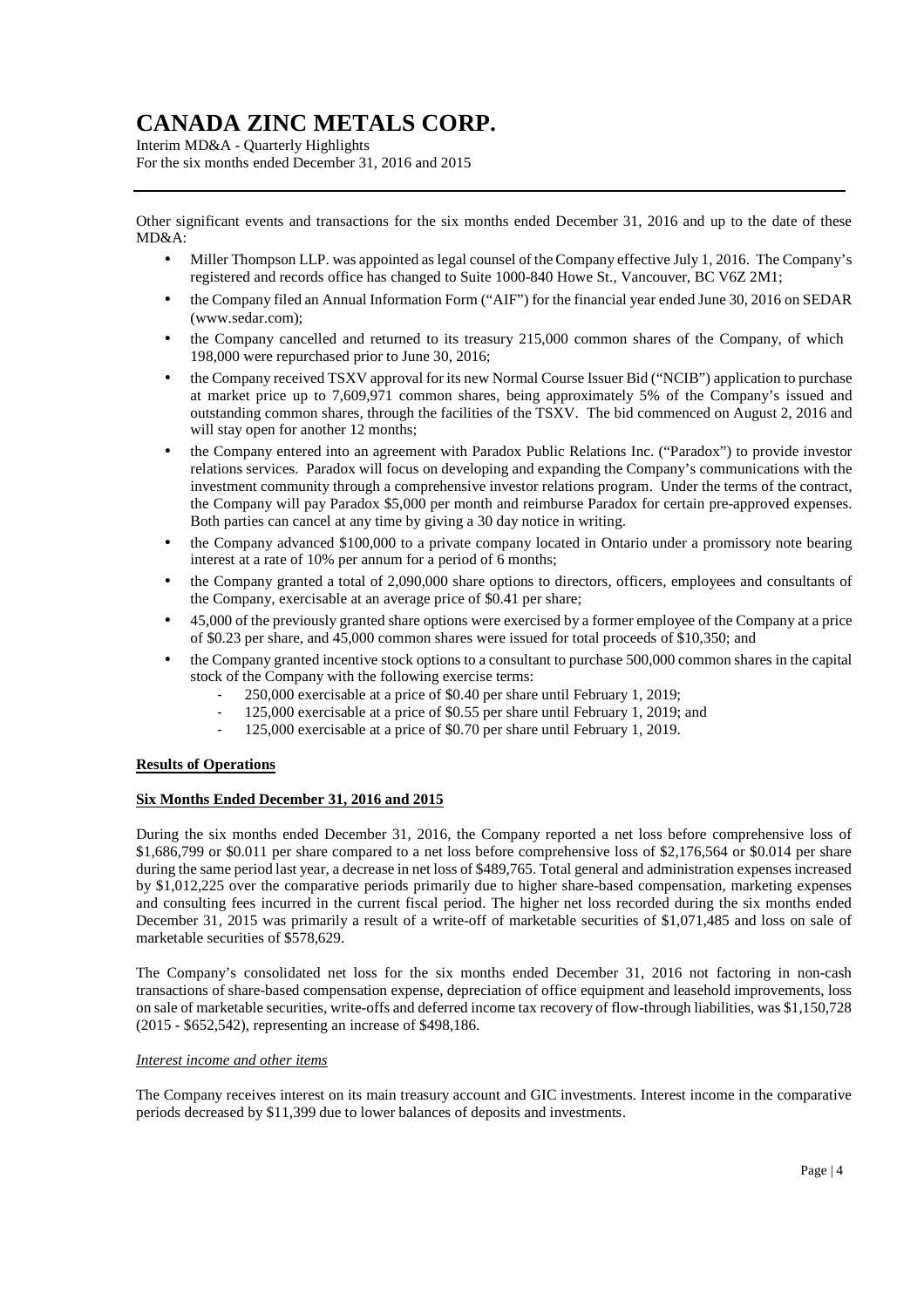Interim MD&A - Quarterly Highlights For the six months ended December 31, 2016 and 2015

During the six months ended December 31, 2015, the Company:

- recognized a loss of \$578,629 on sale of marketable securities for total proceeds of \$4,105. The loss included a reclassification of accumulated previously unrealized losses of \$569,834 from Accumulated Other Comprehensive Losses account ("AOCL") to Deficit;
- wrote-off holdings in one of its investments with original cost of \$1,071,485. The write-off included a reclassification of accumulated previously recorded unrealized losses of \$1,047,765 from AOCL to Deficit; and
- recognized a deferred tax recovery of \$136,725 as a result of amortization of the flow-through premium liabilities recorded in connection to the October 2014 financing after incurring the required qualifying exploration expenditures of \$1,618,821 in fiscal 2015.

There were no similar transactions recorded during the six months ended December 31, 2016.

#### *General and Administration Expenses*

The following transactions contributed to the increase in operating expenses by \$1,012,225 during the six months ended December 31, 2016 as compared to the same period of the previous fiscal year:

- Accrual of bonuses in the amount \$89,198 (2015 \$11,900) to a company with common directors and officers;
- Consulting fees increased by \$235,001 as a result of financial advisory services retained during the period. In addition, \$62,500 (2015 - \$18,125) was allocated to this expense category for geological consulting services provided by the VP of Exploration of the Company.
- Investor relations fees increased by \$32,889 as a result of the investor relations services contract with Paradox dated August 8, 2016. The Company also paid \$10,000 (2015 - \$Nil) for the arrangement of investor meetings in Europe.
- Marketing expenses increased by \$116,536 as a result of advertisement and marketing campaigns conducted to increase investor interest in the Company.
- Office and miscellaneous expenses increased by \$8,121 due to increases in telephone and internet expenses, printing costs for presentation materials and donations to charitable events.
- Professional fees increased by \$14,288 due to legal fees associated with the preparation and filing the Company's AIF.
- Regulatory fees increased by \$4,370 as a result of the AIF-related regulatory filing fees.
- Travel and promotion increased by \$29,314 as a result of an increased number of senior management trips to Toronto, Montreal and Europe for investor presentations.
- Share-based compensation expenses increased by \$526,642 as a result of the new share option grants. During the six months ended December 31, 2016, the Company granted an aggregate of 2,090,000 share options to directors, officers, employees and various consultants of the Company, of which 1,690,000 options vested immediately. The Company recorded share based compensation expenses of \$534,180 (2015 - \$7,538) for the vested portion of the options granted during the period. Share-based compensation expense recorded in the comparative period of the previous fiscal year was significantly lower as there were no options granted during that period.

There were no significant variations in other operating expenses, and no changes in management, administrative and directors' fees during the comparative periods.

Rent expense decreased by \$7,871 as the Company discontinued a separate rental arrangement for a geologists' office effective August 1, 2016.

Wages and benefits decreased by \$23,931 as a result of lower salary expenses and a reduction in health benefits premiums.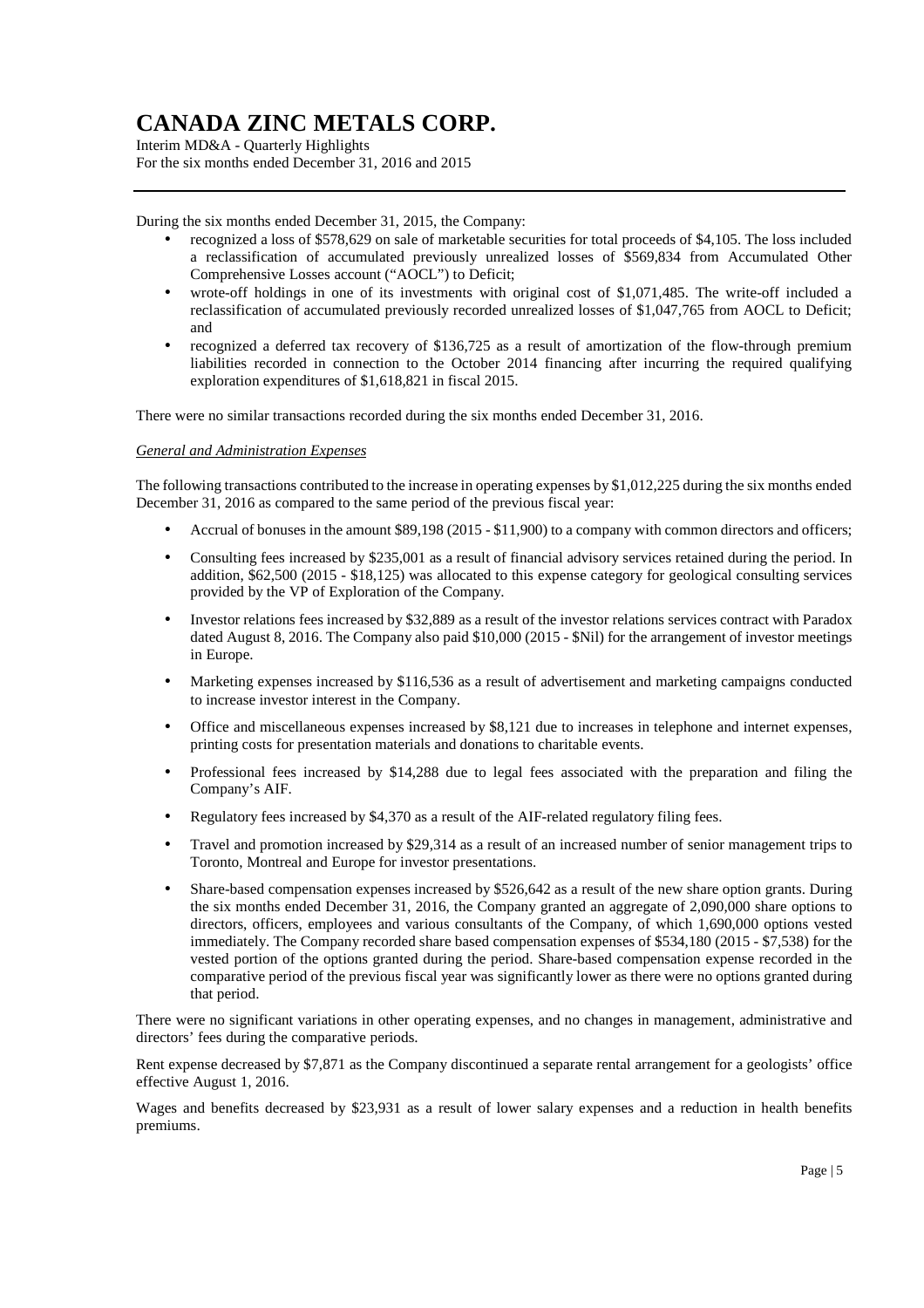Interim MD&A - Quarterly Highlights For the six months ended December 31, 2016 and 2015

#### **Three Months Ended December 31, 2016 and 2015**

During the three months ended December 31, 2016, the Company reported a net loss before comprehensive loss of \$692,470 or \$0.005 per share compared to a net loss before comprehensive loss of \$1,995,165 or \$0.013 per share during the comparative quarter of the prior fiscal year, a decrease in net loss of \$1,302,695. The higher loss recorded for the quarter ended December 31, 2015 was primarily a result of the write-off of marketable securities of \$1,071,485 and loss on sale of marketable securities of \$578,629.

The total general and administration expenses increased by \$344,024 for the comparative quarters largely due to increases in bonuses of \$77,298, consulting fees of \$90,955, investor relations of \$14,316, marketing expenses of \$73,002, office and miscellaneous of \$7,453, professional fees of \$14,288, regulatory fees of \$5,695, share-based compensation of \$72,275 and travel and promotion of \$19,295, partially offset by decreases in rent expenses of \$4,835 and wages and benefits of \$27,056.

The Company spent additional funds during the quarter on promotional and marketing activities, financial advisory and investor relations services as well as regulatory, transfer agent and legal fees associated with the private placements and the AIF filings.

#### **Liquidity and capital resources**

The Company's working capital position remains strong with cash of \$3,729,985 and GIC investments with a fair value of \$4,018,849 as at December 31, 2016. Management believes that the Company has sufficient funds to meet its current obligations as they become due and to fund its exploration projects and administrative overhead for the next twelve months.

At December 31, 2016, the Company reported working capital of \$7,858,329 compared to working capital of \$6,589,784 at June 30, 2016, representing an increase in working capital of \$1,268,545.

During the six months ended December 31, 2016, the Company used \$1,255,380 of its cash in operating activities compared to \$665,498 in the comparative period of the previous year. The main cause of this change was higher net loss during the period.

During the six months ended December 31, 2016, net cash used in investing activities was \$125,937 compared to \$3,152,940 in the comparative period of the previous year. The exploration expenditures during the period were \$92,850 compared to  $$2.031,775$  last year. In addition,  $$38,334$  (2015 -  $$110,964$ ) was used for the purchase of marketable securities and \$100,000 (2015 - \$Nil) was advanced under a promissory note. The Company received interest of \$30,247 on the maturity of its GIC investment (2015 – net out-flow of \$975,988) and a refund of its exploration deposit of \$75,000 (2015 - \$Nil) from the camp service provider. There were no purchases of camp or office equipment during the six months ended December 31, 2016 (2015 - \$34,213).

During the six months ended December 31, 2016, the Company raised \$2,795,676 through the private placements, of which \$610,276 is committed to flow-through agreements with investors, and paid the share issuance costs of \$238,577 in connection with the private placements. Other financing activities during the period included the exercise of 45,000 share options by a former employee of the Company for gross proceeds of \$10,350 (2015 - \$Nil), and purchase of 27,000 common shares of the Company for a total of \$6,950 (2015 - \$19,667) with a weighted average price of \$0.21 per share under its NCIB.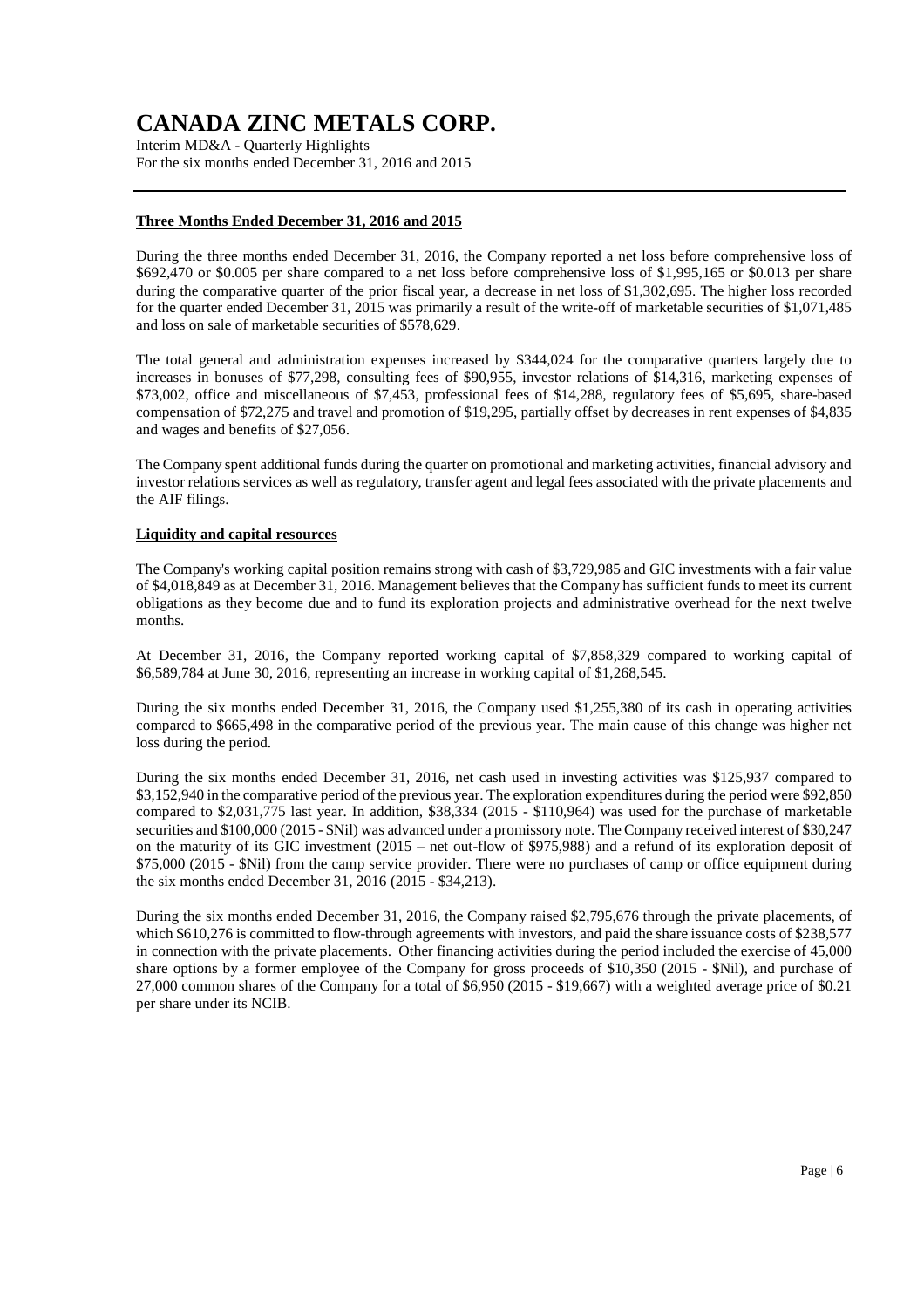Interim MD&A - Quarterly Highlights For the six months ended December 31, 2016 and 2015

|                                          | December 31, 2016 | June 30, 2016 |
|------------------------------------------|-------------------|---------------|
| Government Sales Tax credits             | 34,287<br>\$      | 14,303<br>\$  |
| Interest accrued on reclamation deposits | 1,292             | 338           |
| Prepaid expenses                         | 210,953           | 54,419        |
| Loan receivable including interest       | 102,658           |               |
| Marketable securities at fair value      | 115,279           | 90,400        |
| GIC investments                          | 4,018,849         | 4,019,351     |

The Company's current assets excluding cash consisted of the following:

Prepaid expenses include consulting fees of \$166,667 associated with a one-year media and advertisement consulting services agreement commenced on November 1, 2016. The Company paid \$200,000 plus GST in advance in connection with the above agreement.

The \$100,000 loan receivable was advanced under a promissory note bearing interest at a rate of 10% per annum for a period of 6 months.

The Company holds two GIC investments with the principal amounts of \$4,000,000 yielding average fixed interest rates of 1.3%, one of which is non-redeemable until June 1, 2017.

Current liabilities as at December 31, 2016 consisted of trade payables and accrued liabilities of \$102,442 (June 30, 2016 - \$139,130), due to related parties of \$110,999 (June 30, 2016 - \$Nil) and flow-through premium liability of \$140,833 (June 30, 2016 - \$Nil) recorded in connection with the December 2016 flow-through private placement. The flow-through premium liability does not represent cash liability to the Company and will be fully amortized when the Company incurs qualifying flow-through exploration expenditures of \$610,276.

The other sources of funds potentially available to the Company are through the exercise of outstanding stock options and share purchase warrants that are summarized below. There can be no assurance, whatsoever, that any or all of these outstanding exercisable securities will be exercised.

The Company has and may continue to have capital requirements in excess of its currently available resources. In the event the Company's plans change, its assumptions change or prove inaccurate, or its capital resources in addition to projected cash flow, if any, prove to be insufficient to fund its future operations, the Company may be required to seek additional financing. Although the Company has been successful in raising the above funds, there can be no assurance that the Company will have sufficient financing to meet its future capital requirements or that additional financing will be available on terms acceptable to the Company in the future.

The Company's overall success will be affected by its current or future business activities. The Company is currently in the process of acquiring and exploring its interests in resource properties and has not yet determined whether these properties contain mineral deposits that are economically recoverable. The continued operations of the Company and the recoverability of expenditures incurred in these resource properties are dependent upon the existence of economically recoverable reserves, securing and maintaining title and beneficial interest in the properties, obtaining necessary financing to explore and develop the properties, and upon future profitable production or proceeds from disposition of the resource properties.

The Company is exposed in varying degrees to a variety of financial instrument related risks, including price risk with respect to commodity and equity prices. The Company closely monitors certain commodity prices, individual equity movements, and the stock market to determine the appropriate course of action to be taken by the Company. For further discussion of financial risks, please refer to Note 16 of the condensed consolidated interim financial statements for the six months ended December 31, 2016 and 2015.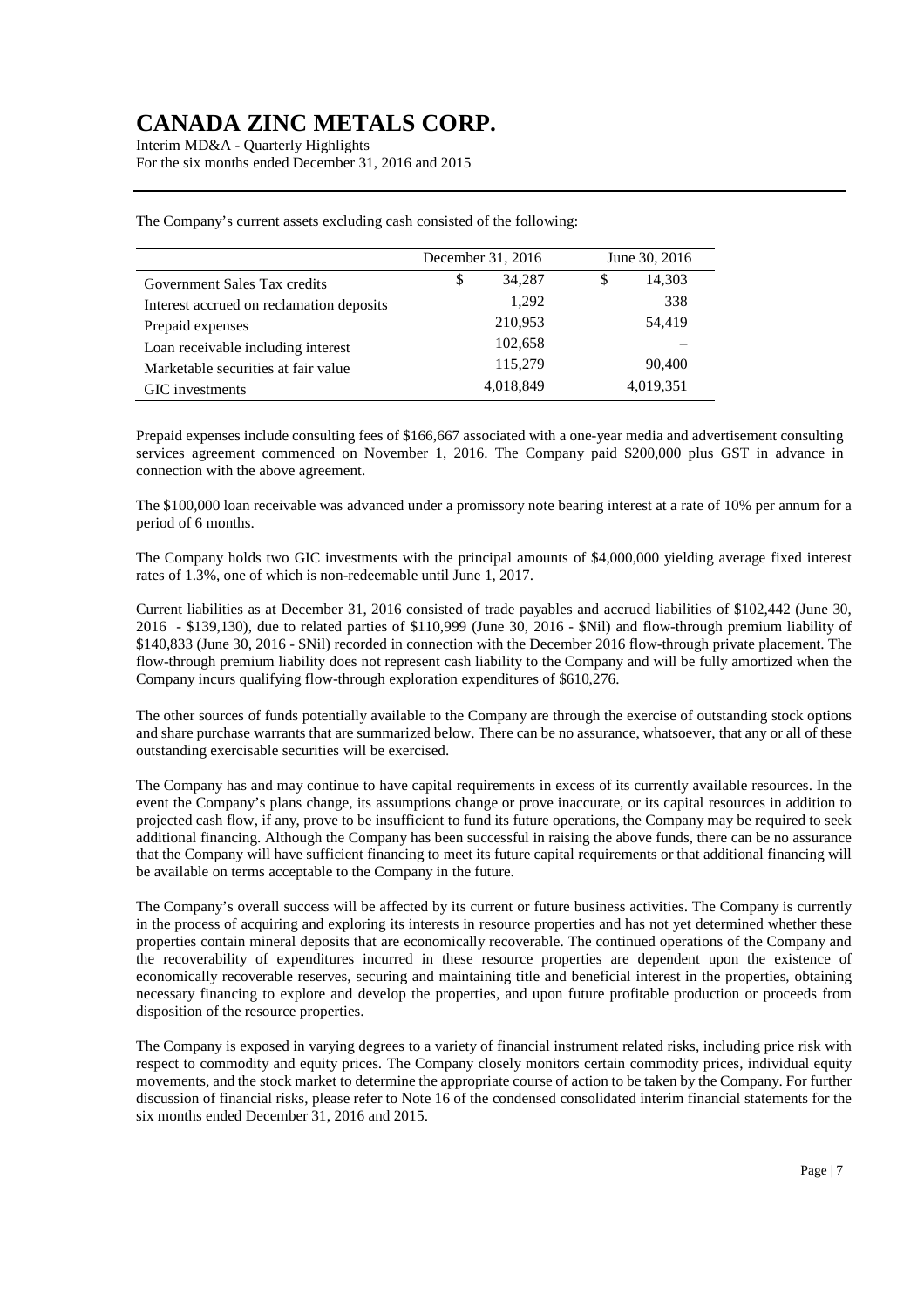Interim MD&A - Quarterly Highlights For the six months ended December 31, 2016 and 2015

#### Transactions with related parties

The remuneration of the key management personnel during the six months ended December 31, 2016 and 2015 was as follows:

| December 31,                            | 2016          | 2015          |
|-----------------------------------------|---------------|---------------|
| Bonuses (iii)                           | \$<br>89,198  | \$<br>11,900  |
| Consulting fees (iv)                    | 7,500         | 7,500         |
| Directors fees (ii)                     | 20,000        | 20,000        |
| Exploration and evaluation expenditures |               |               |
| (geological consulting) (v)             | 75,000        | 75,000        |
| Management fees (i)                     | 177,000       | 177,000       |
| Other employment benefits (vii)         | 13,958        | 15,039        |
| Share-based compensation (vi)           | 278,678       | 7,538         |
| Total                                   | \$<br>661,334 | \$<br>313,977 |

(i) Pursuant to a management and administrative services agreement amended effective July 1, 2011 and May 1, 2014 with Varshney Capital Corp. ("VCC"), a company with two common directors, Peeyush Varshney and Praveen Varshney, the Company agreed to pay management and administrative fees of \$29,500 and \$5,000, respectively.

During the six months ended December 31, 2016, the Company paid  $$177,000$  (2015 –  $$177,000$ ) for management fees and \$30,000 (2015 – \$30,000) for administrative fees to VCC:

- (ii) the Company paid \$20,000 (2015 \$20,000) in directors' fees to four directors of the Company- John Thomas, Marco Strub, Peeyush Varshney and Praveen Varshney;
- (iii) the Company accrued  $$89,198$  (2015 \$11,900) in bonus to VCC;
- (iv) the Company paid \$7,500 (2015 \$7,500) for consulting fees to Sircon AG, a company controlled by Marco Strub, a director of the Company;
- (v) the Company paid \$75,000 (2015 \$75,000) for geological consulting fees to Ridgeview Resources Ltd., a company controlled by Ken MacDonald, VP of Exploration of the Company, of which \$12,500 (2015 - \$56,875) was capitalized as exploration and evaluation costs and \$62,500 (2015 - \$18,125) was expensed as consulting fees;
- (vi) share-based compensation is the fair value of options that have been granted to directors and executive officers and the related compensation expense recognized over the vesting periods; and
- (vii) other employment benefits included life insurance and health benefits for the CEO and health benefits for the CFO of the Company.

As at December 31, 2016, \$21,801 (June 30, 2016 - \$Nil) was due to the CEO and President of the Company for reimbursement of business expenses, and \$89,198 (June 30, 2016 - \$Nil) was due to VCC. The amounts were paid subsequent to December 31, 2016.